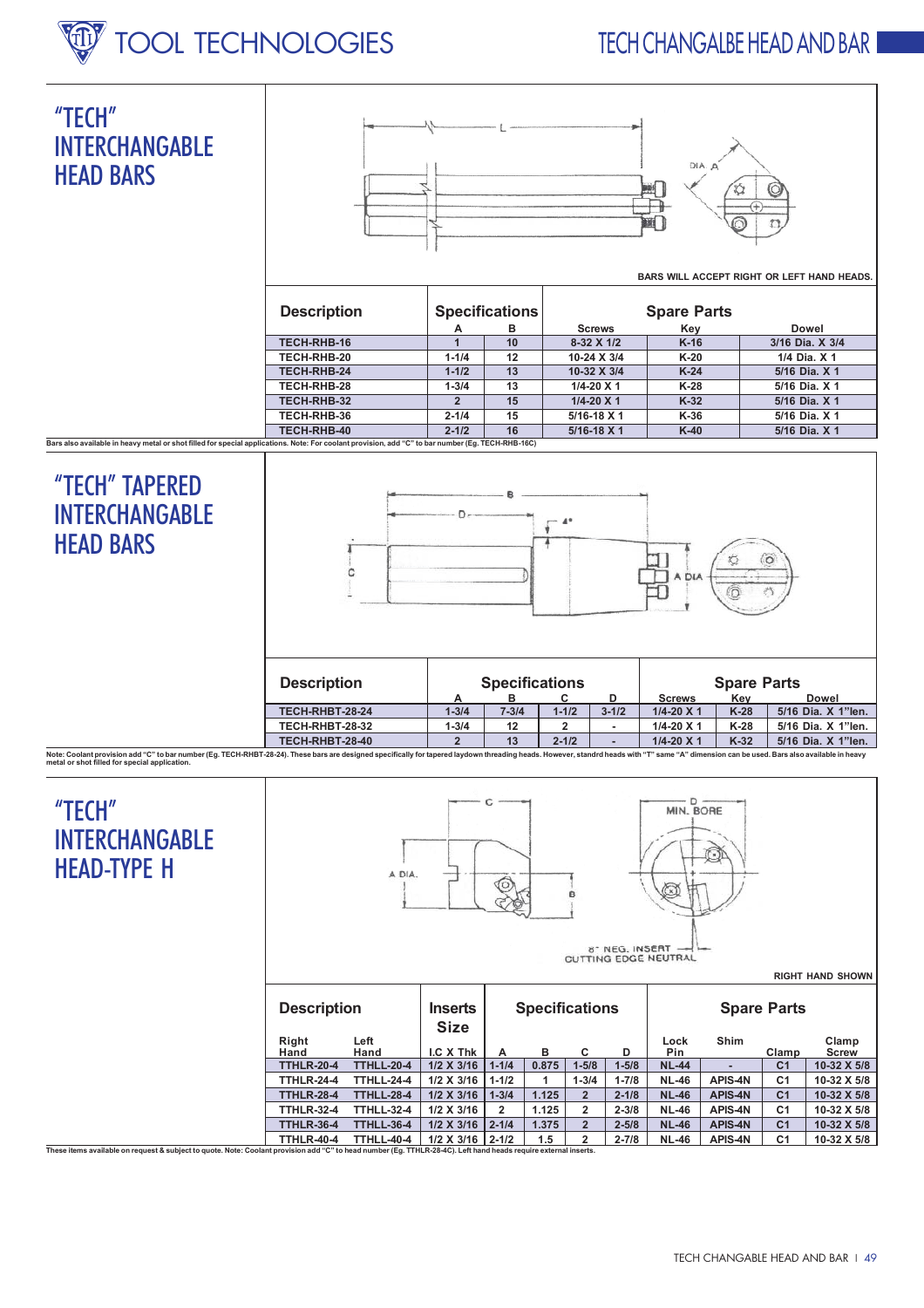## **TOOL TECHNOLOGIES**

## **TECH CHANGAIBE HEAD AND BAR**

| "TECH"<br><b>INTERCHANGABLE</b><br><b>HEAD TYPE-H</b><br>(TRIANGLE) | Note:                                                                        | A DIA.<br>Min Bore "D" is at Max. Depth "E".<br>R/H heads required "NGL" Style Groove inserts.<br>L/H heads required "NGR" Style Groove inserts. | С<br>E MAX.              |                        | B                  |                        |                        |                | MIN. BORE "D" VARIES<br>WITH "E" DEPTH<br>D*<br>MIN. BORE |                |                                |
|---------------------------------------------------------------------|------------------------------------------------------------------------------|--------------------------------------------------------------------------------------------------------------------------------------------------|--------------------------|------------------------|--------------------|------------------------|------------------------|----------------|-----------------------------------------------------------|----------------|--------------------------------|
|                                                                     | <b>Specifications</b><br><b>Description</b><br><b>Inserts</b><br><b>Size</b> |                                                                                                                                                  |                          |                        | <b>Spare Parts</b> |                        |                        |                |                                                           |                |                                |
|                                                                     | Right                                                                        | Left                                                                                                                                             |                          |                        |                    |                        |                        |                | Lock                                                      |                | Clamp                          |
|                                                                     | Hand                                                                         | Hand                                                                                                                                             | I.C X Thk                | A                      | в                  | С                      | D                      | Е              | Pin                                                       | Clamp          | <b>Screw</b>                   |
|                                                                     | <b>TTHOR-20-3</b>                                                            | <b>TTHOL-20-3</b>                                                                                                                                | 3/8 X 1/8                | $1 - 1/4$              | 0.775              | $1 - 1/2$              | $1 - 7/8$              | 0.100          | <b>NL-33</b>                                              | $C-1$          | 10-32 X 5/8                    |
|                                                                     | <b>TTHOR-20-4</b>                                                            | <b>TTHOL-20-4</b>                                                                                                                                | 1/2 X 3/16               | $1 - 1/4$              | 0.800              | $1 - 1/2$              | $2 - 1/2$              | 0.156          | <b>NL-44</b>                                              | $C-2$          | $1/4 - 2/$ X 3/4               |
|                                                                     | <b>TTHOR-24-3</b>                                                            | <b>TTHOL-24-3</b>                                                                                                                                | 3/8 X 1/8                | $1 - 1/2$              | 0.906              | $1 - 1/2$              | $1 - 15/16$            | 0.100          | <b>NL-33</b>                                              | $C-1$          | 10-32 X 5/8                    |
|                                                                     | <b>TTHOR-24-4</b>                                                            | <b>TTHOL-24-4</b>                                                                                                                                | 1/2 X 3/16               | $1 - 1/2$              | 0.980              | $1 - 1/2$              | $2 - 3/4$              | 0.156          | <b>NL-44</b>                                              | $C-2$          | 1/4-28/ X 3/4                  |
|                                                                     | <b>TTHOR-24-5</b>                                                            | <b>TTHOL-24-5</b>                                                                                                                                | 5/8 X 1/4                | $1 - 1/2$              | 1.032              | $1 - 1/2$              | 3/4                    | 0.187          | <b>NL-56</b>                                              | $C-2$          | 1/4-28/ X 3/4                  |
|                                                                     | <b>TTHOR-24-55</b>                                                           | <b>TTHOL-24-55</b>                                                                                                                               | 5/8 X 5/16               | $1 - 1/2$              | 1.032              | $1 - 1/2$              | $3 - 1/4$              | 0.187          | <b>NL-56</b>                                              | $C-2$          | 1/4-28/ X 3/4                  |
|                                                                     | <b>TTHOR-28-4</b>                                                            | <b>TTHOL-28-4</b>                                                                                                                                | 1/2 X 3/16               | $1 - 3/4$              | 1.100              | $1 - 3/4$              | $2 - 13/16$            | 0.156          | <b>NL-44</b>                                              | $C-2$          | 1/4-28/ X 3/4                  |
|                                                                     | <b>TTHOR-28-5</b><br><b>TTHOR-28-55</b>                                      | <b>TTHOL-28-5</b><br><b>TTHOL-28-55</b>                                                                                                          | 5/8 X 1/4                | $1 - 3/4$<br>$1 - 3/4$ | 1.156<br>1.156     | $1 - 3/4$<br>$1 - 3/4$ | $3 - 3/8$<br>$3 - 3/8$ | 0.190<br>0.190 | <b>NL-56</b><br><b>NL-56</b>                              | $C-2$<br>$C-2$ | 1/4-28/ X 3/4<br>1/4-28/ X 3/4 |
|                                                                     | <b>TTHOR-32-4</b>                                                            | <b>TTHOL-32-4</b>                                                                                                                                | 5/8 X 5/16<br>1/2 X 3/16 | $\overline{2}$         | 1.225              | $\overline{2}$         | $2 - 7/8$              | 0.156          | <b>NL-44</b>                                              | $C-2$          | 1/4-28/ X 3/4                  |
|                                                                     | <b>TTHOR-32-5</b>                                                            | <b>TTHOL-32-5</b>                                                                                                                                | 5/8 X 1/4                | $\overline{2}$         | 1.281              | $\overline{2}$         | $3 - 1/2$              | 0.190          | <b>NL-56</b>                                              | $C-2$          | 1/4-28/ X 3/4                  |
|                                                                     | <b>TTHOR-32-55</b>                                                           | <b>TTHOL-32-55</b>                                                                                                                               | 5/8 X 5/16               | $\overline{2}$         | 1.281              | $\overline{2}$         | $3 - 1/2$              | 0.190          | <b>NL-56</b>                                              | $C-2$          | 1/4-28/ X 3/4                  |
|                                                                     | <b>TTHOR-32-66</b>                                                           | <b>TTHOL-32-66</b>                                                                                                                               | 3/4 X 3/8                | $\overline{2}$         | 1.350              | $\overline{2}$         | $3 - 9/16$             | 0.218          | <b>NL-66L</b>                                             | $C-3$          | 5/16-24 X 3/4                  |
|                                                                     | <b>TTHOR-36-4</b>                                                            | <b>TTHOL-36-4</b>                                                                                                                                | 1/2 X 3/16               | $2 - 1/4$              | 1.350              | $\overline{2}$         | $2 - 15/16$            | 0.156          | <b>NL-44</b>                                              | $C-2$          | 1/4-28/ X 3/4                  |
|                                                                     | <b>TTHOR-36-5</b>                                                            | <b>TTHOL-36-5</b>                                                                                                                                | 5/8 X 1/4                | $2 - 1/4$              | 1.406              | $\overline{2}$         | $3 - 5/8$              | 0.195          | <b>NL-56</b>                                              | $C-2$          | 1/4-28/ X 3/4                  |
|                                                                     | <b>TTHOR-36-55</b>                                                           | <b>TTHOL-36-55</b>                                                                                                                               | 5/8 X 5/16               | $2 - 1/4$              | 1.406              | $\overline{2}$         | $3 - 5/8$              | 0.195          | <b>NL-56</b>                                              | $C-2$          | 1/4-28/ X 3/4                  |
|                                                                     | <b>TTHOR-36-66</b>                                                           | <b>TTHOL-36-66</b>                                                                                                                               | 3/4 X 3/8                | $2 - 1/4$              | 1.475              | $\overline{2}$         | $\overline{4}$         | 0.234          | <b>NL-66L</b>                                             | $C-3$          | 5/16-24 X 3/4                  |
|                                                                     | <b>TTHOR-40-4</b>                                                            | TTHOL-40-4                                                                                                                                       | 1/2 X 3/16               | $2 - 1/2$              | 1.480              | $\overline{2}$         | 3                      | 0.156          | <b>NL-44</b>                                              | $C-2$          | 1/4-28/ X 3/4                  |
|                                                                     | <b>TTHOR-40-5</b>                                                            | <b>TTHOL-40-5</b>                                                                                                                                | 5/8 X 1/4                | $2 - 1/2$              | 1.540              | $\overline{2}$         | $3 - 1/2$              | 0.200          | <b>NL-56</b>                                              | $C-2$          | 1/4-28/ X 3/4                  |
|                                                                     | <b>TTHOR-40-55</b>                                                           | <b>TTHOL-40-55</b>                                                                                                                               | 5/8 X 5/16               | $2 - 1/2$              | 1.540              | $\overline{2}$         | $3 - 1/2$              | 0.200          | <b>NL-56</b>                                              | $C-2$          | 1/4-28/ X 3/4                  |
| <b>RH Shown</b>                                                     |                                                                              | TTHOR-40-66 TTHOL-40-66                                                                                                                          | 3/4 X 3/8                | $2 - 1/2$              | 1.600              | $\overline{2}$         | $4 - 5/8$              | 0.250          | <b>NL-66L</b>                                             | $C-3$          | 5/16-24 X 3/4                  |

Note: For Co olant provision add "C" to head no er (Eg. TTHOR-20-3C)

## "TECH" **INTERCHANGABLE HEAD TYPE-H** (LAYDOWN TRIANGLE)



**Spare Parts Size** Right Left Lock  $Clamp$ I.C  $X$  Thk Pin Clamp Hand Hand B C D **Screw** Α **TTHLR-28-5**  $\frac{1}{1 - 3/4}$  $0.937$ **TTHLL-28-5**  $1 - 3/4$  $1 - 13/16$ **NL-56**  $1/4 - 28 \times 3/4$ 5/8 X 1/4  $C-2$ **TTHLR-32-5 TTHLL-32-5** 5/8 X 1/4  $\overline{2}$  $1.031$  $\overline{2}$  $2 - 1/8$  $NL-56$  $C-2$  $1/4 - 28 \times 3/4$ **TTHLR-40-5 TTHLL-40-5** 5/8 X 1/4  $2 - 1/2$ 1.281  $\overline{2}$  $2 - 5/8$ **NL-56**  $C-2$  $1/4 - 28 \times 3/4$ 

Note: For Coolant provision add "C" to head number (Eg. TTHLR-28-5C). These items available on request and subject to quote.

**RH** Shown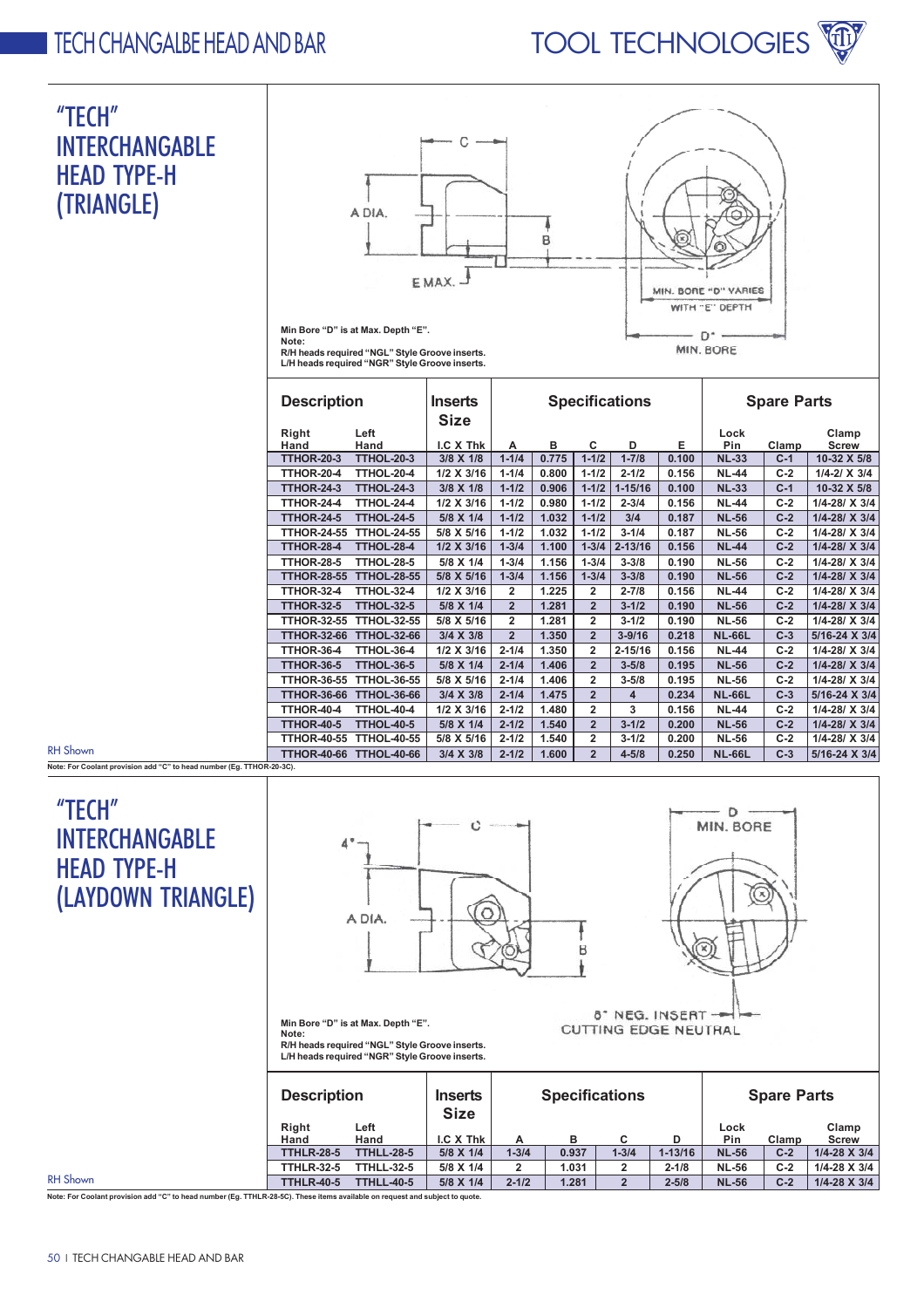## **W** TOOL TECHNOLOGIES

## **TECH CHANGAIBE HEAD AND BAR**

## "TECH" **INTERCHANGABLE HEAD TYPE-H** (TRIANGLE) **10 DEGREE POSITIVE**



Min Bore "D" is at Max. Depth "E". Note:

note.<br>R/H heads required "NGL" Style Groove inserts.<br>L/H heads required "NGR" Style Groove inserts.

| <b>Description</b>                 |                           | <b>Inserts</b><br><b>Size</b> |                |       |                | <b>Specifications</b> |       | <b>Spare Parts</b> |       |               |  |
|------------------------------------|---------------------------|-------------------------------|----------------|-------|----------------|-----------------------|-------|--------------------|-------|---------------|--|
| Right                              | Left                      |                               |                |       |                |                       |       | Lock               |       | Clamp         |  |
| Hand<br><b>TTHPR-20-3</b>          | Hand<br><b>TTHPL-20-3</b> | I.C X Thk                     | А              | в     | C<br>$1 - 1/2$ | D<br>$1 - 9/16$       | Е     | Pin                | Clamp | <b>Screw</b>  |  |
|                                    |                           | 3/8 X 1/8                     | $1 - 1/4$      | 0.775 |                |                       | 0.100 | <b>NL-33</b>       | $C-1$ | 10-32 X 5/8   |  |
| <b>TTHPR-20-4</b>                  | <b>TTHPL-20-4</b>         | 1/2 X 3/16                    | $1 - 1/4$      | 0.800 | $1 - 1/2$      | $1 - 5/8$             | 0.156 | <b>NL-44</b>       | $C-2$ | 1/4-28 X 3/4  |  |
| <b>TTHPR-24-3</b>                  | <b>TTHPL-24-3</b>         | 3/8 X 1/8                     | $1 - 1/2$      | 0.906 | $1 - 1/2$      | $1 - 13/16$           | 0.100 | <b>NL-33</b>       | $C-1$ | 10-32 X 5/8   |  |
| <b>TTHPR-24-4</b>                  | <b>TTHPL-24-4</b>         | 1/2 X 3/16                    | $1 - 1/2$      | 0.980 | $1 - 1/2$      | $1 - 7/8$             | 0.156 | <b>NL-44</b>       | $C-2$ | 1/4-28 X 3/4  |  |
| <b>TTHPR-24-5</b>                  | <b>TTHPL-24-5</b>         | 5/8 X 1/4                     | $1 - 1/2$      | 1.032 | $1 - 1/2$      | $\overline{2}$        | 0.187 | <b>NL-56</b>       | $C-2$ | 1/4-28 X 3/4  |  |
| <b>TTHPR-24-55</b>                 | <b>TTHPL-24-55</b>        | 5/8 X 5/16                    | $1 - 1/2$      | 1.032 | $1 - 1/2$      | $\overline{2}$        | 0.187 | <b>NL-56</b>       | $C-2$ | 1/4-28 X 3/4  |  |
| <b>TTHPR-28-4</b>                  | <b>TTHPL-28-4</b>         | 1/2 X 3/16                    | $1 - 3/4$      | 1.100 | $1 - 3/4$      | $2 - 1/8$             | 0.156 | <b>NL-44</b>       | $C-2$ | 1/4-28 X 3/4  |  |
| <b>TTHPR-28-5</b>                  | <b>TTHPL-28-5</b>         | 5/8 X 1/4                     | $1 - 3/4$      | 1.156 | $1 - 3/4$      | $2 - 1/4$             | 0.190 | <b>NL-56</b>       | $C-2$ | 1/4-28 X 3/4  |  |
| <b>TTHPR-28-55</b>                 | <b>TTHPL-28-55</b>        | 5/8 X 5/16                    | $1 - 3/4$      | 1.156 | $1 - 3/4$      | $2 - 1/4$             | 0.190 | <b>NL-56</b>       | $C-2$ | 1/4-28 X 3/4  |  |
| <b>TTHPR-32-4</b>                  | <b>TTHPL-32-4</b>         | 1/2 X 3/16                    | $\overline{2}$ | 1.225 | $\overline{2}$ | $2 - 3/8$             | 0.156 | <b>NL-44</b>       | $C-2$ | 1/4-28 X 3/4  |  |
| <b>TTHPR-32-5</b>                  | <b>TTHPL-32-5</b>         | 5/8 X 1/4                     | $\overline{2}$ | 1.281 | $\overline{2}$ | $2 - 1/2$             | 0.190 | <b>NL-56</b>       | $C-2$ | 1/4-28 X 3/4  |  |
| <b>TTHPR-32-55</b>                 | <b>TTHPL-32-55</b>        | 5/8 X 5/16                    | $\overline{2}$ | 1.281 | $\overline{2}$ | $2 - 1/2$             | 0.190 | <b>NL-56</b>       | $C-2$ | 1/4-28 X 3/4  |  |
| <b>TTHPR-32-66</b>                 | <b>TTHPL-32-66</b>        | 3/4 X 3/8                     | $\overline{2}$ | 1.350 | $\overline{2}$ | $2 - 5/8$             | 0.218 | <b>NL-66L</b>      | $C-3$ | 5/16-24 X 3/4 |  |
| <b>TTHPR-36-4</b>                  | <b>TTHPL-36-4</b>         | 1/2 X 3/16                    | $2 - 1/4$      | 1.350 | $\overline{2}$ | $2 - 5/8$             | 0.156 | <b>NL-44</b>       | $C-2$ | 1/4-28 X 3/4  |  |
| <b>TTHPR-36-5</b>                  | <b>TTHPL-36-5</b>         | 5/8 X 1/4                     | $2 - 1/4$      | 1.406 | $\overline{2}$ | $2 - 3/4$             | 0.195 | <b>NL-56</b>       | $C-2$ | 1/4-28 X 3/4  |  |
| <b>TTHPR-36-55</b>                 | <b>TTHPL-36-55</b>        | 5/8 X 5/16                    | $2 - 1/4$      | 1.406 | $\overline{2}$ | $2 - 3/4$             | 0.195 | <b>NL-56</b>       | $C-2$ | 1/4-28 X 3/4  |  |
| <b>TTHPR-36-66</b>                 | <b>TTHPL-36-66</b>        | 3/4 X 3/8                     | $2 - 1/4$      | 1.480 | $\overline{2}$ | $2 - 7/8$             | 0.234 | <b>NL-66L</b>      | $C-3$ | 5/16-24 X 3/4 |  |
| <b>TTHPR-40-4</b>                  | <b>TTHPL-40-4</b>         | 1/2 X 3/16                    | $2 - 1/2$      | 1.480 | $\overline{2}$ | $2 - 7/8$             | 0.156 | <b>NL-44</b>       | $C-2$ | 1/4-28 X 3/4  |  |
| <b>TTHPR-40-5</b>                  | <b>TTHPL-40-5</b>         | 5/8 X 1/4                     | $2 - 1/2$      | 1.540 | $\overline{2}$ | 3                     | 0.200 | <b>NL-56</b>       | $C-2$ | 1/4-28 X 3/4  |  |
| <b>TTHPR-40-55</b>                 | <b>TTHPL-40-55</b>        | 5/8 X 5/16                    | $2 - 1/2$      | 1.540 | $\overline{2}$ | 3                     | 0.200 | <b>NL-56</b>       | $C-2$ | 1/4-28 X 3/4  |  |
| <b>TTHPR-40-66</b><br>$R_{\alpha}$ | <b>TTHPL-40-66</b>        | 3/4 X 3/8                     | $2 - 1/2$      | 1.600 | $\overline{2}$ | $2 - 1/8$             | 0.250 | <b>NL-66L</b>      | $C-3$ | 5/16-24 X 3/4 |  |

LH Shown

Note: For Coolant provision add "C" to head number (Eg. TTHP)

## "TECH" **INTERCHANGARIF HFAD TYPF-F** (TRIANGLE)



MIN. BORE **BAKE** 

Min Bore "D" is at Max. Depth "E".

Note:

**R/H heads required "NGL" Style Groove inserts.**<br>L/H heads required "NGR" Style Groove inserts.

| <b>Description</b> |                   | <b>Inserts</b><br><b>Size</b> |              | <b>Specifications</b> |                |           | <b>Spare Parts</b> |                 |       |                       |
|--------------------|-------------------|-------------------------------|--------------|-----------------------|----------------|-----------|--------------------|-----------------|-------|-----------------------|
| Right              | Left              |                               |              |                       |                |           | Lock               |                 |       | Clamp                 |
| Hand               | Hand              | I.C X Thk                     | A            | в                     | c              | D         | Pin                | Seat            | Clamp | <b>Screw</b>          |
| <b>TTENR-16-3</b>  | <b>TTENL-16-3</b> | 3/8 X 3/16                    |              | 0.750                 | $1 - 3/8$      | $1 - 1/2$ | <b>NL-33L</b>      |                 | $C-1$ | 10-32 X 5/8           |
| <b>TTENR-20-3</b>  | <b>TTENL-20-3</b> | 3/8 X 3/16                    | $1 - 1/4$    | 0.875                 | $1 - 5/8$      | $1 - 3/4$ | <b>NL-34L</b>      | <b>ITSN-323</b> | $C-1$ | 10-32 X 5/8           |
| <b>TTENR-24-4</b>  | <b>TTENL-24-4</b> | 1/2 X 3/16                    | $1 - 1/2$    | 1.125                 | $1 - 3/4$      | $2 - 1/4$ | <b>NL-46</b>       | <b>ITSN-433</b> | $C-2$ | $1/4 - 28 \times 3/4$ |
| <b>TTENR-28-4</b>  | <b>TTENL-28-4</b> | 1/8 X 3/16                    | $1 - 3/4$    | 1.250                 | $\overline{2}$ | $2 - 1/2$ | <b>NL-46</b>       | <b>ITSN-433</b> | $C-2$ | 1/4-28 X 3/4          |
| <b>TTENR-32-4</b>  | <b>TTENL-32-4</b> | 1/8 X 3/16                    | $\mathbf{2}$ | 1.375                 | $\overline{2}$ | $2 - 3/4$ | <b>NL-46</b>       | <b>ITSN-433</b> | $C-2$ | 1/4-28 X 3/4          |
| <b>TTENR-36-5</b>  | <b>TTENL-36-5</b> | 5/8 X 1/4                     | $2 - 1/4$    | 1.625                 | $\overline{2}$ | $3 - 1/4$ | <b>NL-58</b>       | <b>ITSN-533</b> | $C-2$ | 1/4-28 X 3/4          |
| <b>TTENR-40-5</b>  | <b>TTENL-40-5</b> | 5/8 X 1/4                     | $2 - 1/2$    | 1.750                 | $\overline{2}$ | $3 - 1/2$ | <b>NL-58</b>       | <b>ITSN-533</b> | $C-2$ | $1/4 - 28 \times 3/4$ |

 $\alpha^{\circ}$ 

yEg  $\frac{2}{5}$ 

LH Shown

Note: For Coolant provision add "C" to head number (Eg. TTENR-16-3C).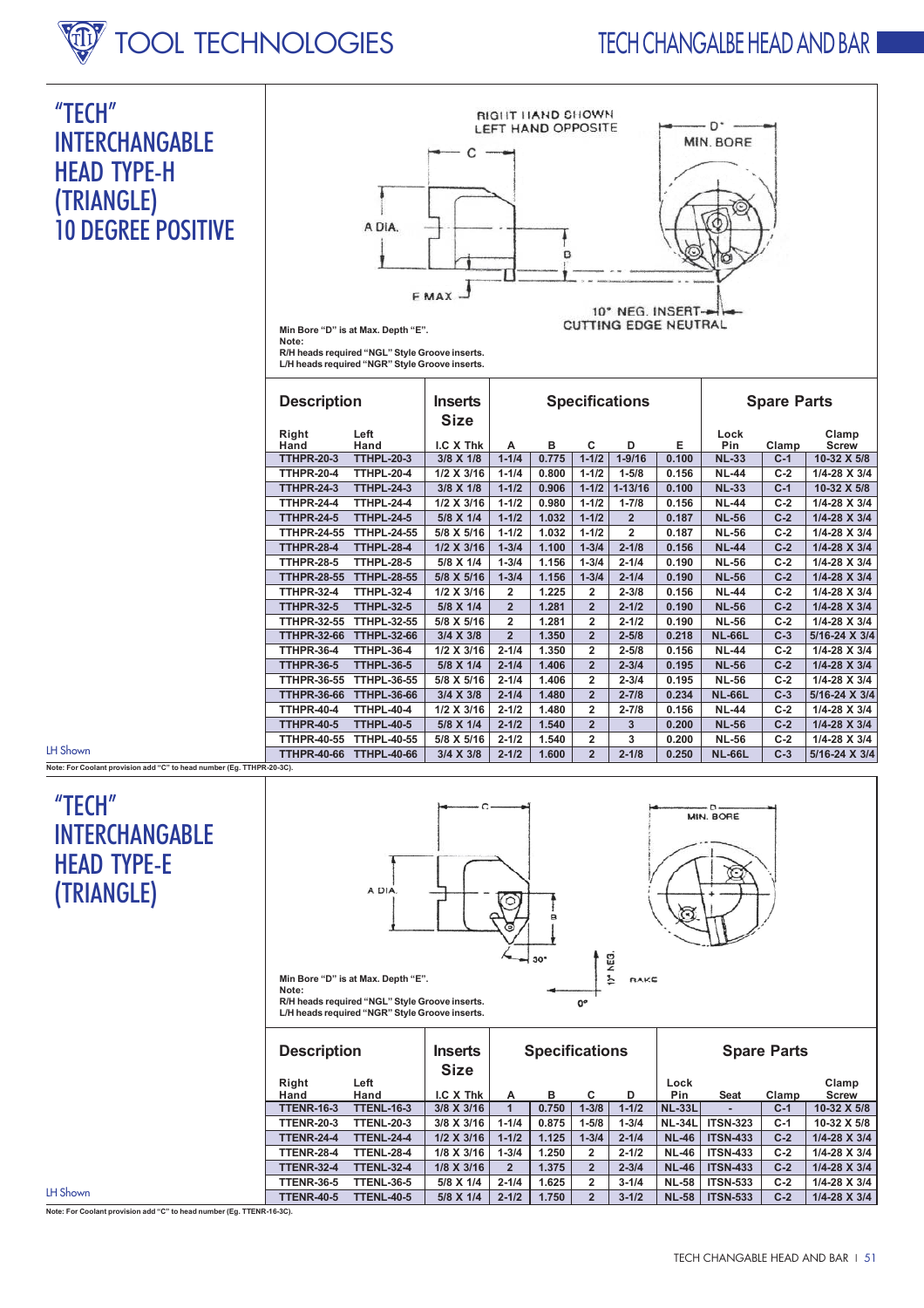



|                                       | <b>TTFNR-24-4</b> | <b>TTFNL-24-4</b> | $1/2 \times 3/16$ | $1 - 1/2$ | 1.031 | $1 - 3/4$      | $2 - 1/16$  | 10 | <b>NL-46</b>  | <b>ITSN-433</b> | $C-2$ | $1/4 - 28 \times 3/4$ |
|---------------------------------------|-------------------|-------------------|-------------------|-----------|-------|----------------|-------------|----|---------------|-----------------|-------|-----------------------|
|                                       | <b>TTFNR-28-4</b> | <b>TTFNL-28-4</b> | $1/2 \times 3/16$ | $1 - 3/4$ | 1.156 |                | $2 - 5/16$  | 8  | <b>NL-46</b>  | <b>ITSN-433</b> | $C-2$ | $1/4 - 28 \times 3/4$ |
|                                       | <b>TTFNR-32-4</b> | <b>TTFNL-32-4</b> | $1/2 \times 3/16$ | 2         | 1.281 | $\overline{2}$ | $2 - 9/16$  | 8  | <b>NL-46</b>  | <b>ITSN-433</b> | $C-2$ | $1/4 - 28 \times 3/4$ |
|                                       | <b>TTFNR-36-4</b> | <b>TTFNL-36-4</b> | $1/2 \times 3/16$ | $2 - 1/4$ | 1.406 |                | $2 - 13/16$ | 8  | <b>NL-46</b>  | <b>ITSN-433</b> | $C-2$ | $1/4 - 28 \times 3/4$ |
|                                       | <b>TTFNR-40-4</b> | <b>TTFNL-40-4</b> | $1/2 \times 3/16$ | $2 - 1/2$ | 1.531 |                | $3 - 1/16$  | 8  | <b>NL-46</b>  | <b>ITSN-433</b> | $C-2$ | $1/4 - 28 \times 3/4$ |
|                                       | <b>TTFNR-32-5</b> | <b>TTFNL-32-5</b> | $5/8 \times 1/4$  | 2         | 1.281 |                | $2 - 9/16$  | 8  | <b>NL-58</b>  | <b>ITSN-533</b> | $C-2$ | $1/4 - 28 \times 3/4$ |
|                                       | <b>TTFNR-36-5</b> | <b>TTFNL-36-5</b> | $5/8 \times 1/4$  | $2 - 1/4$ | 1.406 |                | $2 - 13/16$ | 8  | <b>NL-58</b>  | <b>ITSN-533</b> | $C-2$ | $1/4 - 28 \times 3/4$ |
|                                       | <b>TTFNR-40-5</b> | <b>TTFNL-40-5</b> | $5/8 \times 1/4$  | $2 - 1/2$ | 1.531 | 2              | $3 - 1/16$  | 8  | <b>NL-58</b>  | <b>ITSN-533</b> | $C-2$ | $1/4 - 28 \times 3/4$ |
|                                       | <b>TTFNR-40-6</b> | <b>TTFNL-40-6</b> | $3/4 \times 3/8$  | $2 - 1/2$ | 1.531 | $\overline{2}$ | $3 - 1/16$  | 8  | <b>NL-68L</b> | <b>ITSN-637</b> | $C-3$ | $5/16 - 28 \times 1$  |
| "C" to head number (Eq. TTFNR-16-3C). |                   |                   |                   |           |       |                |             |    |               |                 |       |                       |

#### $"$ TECH $"$ INTERCHANGABLE HEAD TYPE-F (TRIANGLE)

Note: For Coolant provision add

**IH** Shown

LH Shown



| <b>Description</b> |                   | <b>Inserts</b><br><b>Size</b> |                | <b>Specifications</b> |                |             | <b>Spare Parts</b> |                 |       |               |  |
|--------------------|-------------------|-------------------------------|----------------|-----------------------|----------------|-------------|--------------------|-----------------|-------|---------------|--|
| Right              | Left              |                               |                |                       |                |             | <b>Seat</b>        |                 |       | Clamp         |  |
| Hand               | Hand              | I.C X Thk                     | A              | в                     | C              | D           | <b>Screw</b>       | Seat            | Clamp | <b>Screw</b>  |  |
| <b>TTFPR-16-3</b>  | <b>TTFPL-16-3</b> | $3/8 \times 1/8$              | 1              | 0.578                 | $1 - 3/8$      | $1 - 5/32$  | -                  |                 | $C-1$ | 10-32 X 5/8   |  |
| <b>TTFPR-20-3</b>  | <b>TTFPL-20-3</b> | 3/8 X 1/8                     | $1 - 1/4$      | 0.765                 | $1 - 5/8$      | $1 - 17/32$ | $S-34$             | <b>TS-321-P</b> | $C-1$ | 10-32 X 5/8   |  |
| <b>TTFPR-24-3</b>  | <b>TTFPL-24-3</b> | 3/8 X 1/8                     | $1 - 1/2$      | 0.890                 | $1 - 3/4$      | $1 - 25/32$ | $S-34$             | <b>TS-321-P</b> | $C-1$ | 10-32 X 5/8   |  |
| <b>TTFPR-28-3</b>  | <b>TTFPL-28-3</b> | $3/8 \times 1/8$              | $1 - 3/4$      | 1.015                 | $\overline{2}$ | $2 - 1/32$  | $S-34$             | TS-321-P        | $C-1$ | 10-32 X 5/8   |  |
| <b>TTFPR-24-4</b>  | <b>TTFPL-24-4</b> | $1/2$ X $3/16$                | $1 - 1/2$      | 1.031                 | $1 - 3/4$      | $2 - 1/16$  | $S-46$             | <b>TS-431-P</b> | $C-2$ | 1/4-28 X 3/4  |  |
| <b>TTFPR-28-4</b>  | <b>TTFPL-28-4</b> | 1/2 X 3/16                    | $1 - 3/4$      | 1.156                 | $\overline{2}$ | $2 - 5/16$  | $S-46$             | <b>TS-431-P</b> | $C-2$ | 1/4-28 X 3/4  |  |
| <b>TTFPR-32-4</b>  | <b>TTFPL-32-4</b> | $1/2$ X $3/16$                | $\overline{2}$ | 1.281                 | $\overline{2}$ | $2 - 9/16$  | $S-46$             | <b>TS-431-P</b> | $C-2$ | 1/4-28 X 3/4  |  |
| <b>TTFPR-36-4</b>  | <b>TTFPL-36-4</b> | 1/2 X 3/16                    | $2 - 1/4$      | 1.406                 | $\overline{2}$ | $2 - 13/16$ | $S-46$             | TS-431-P        | $C-2$ | 1/4-28 X 3/4  |  |
| <b>TTFPR-40-4</b>  | <b>TTFPL-40-4</b> | 1/2 X 3/16                    | $2 - 1/2$      | 1.531                 | $\overline{2}$ | $3 - 1/16$  | $S-46$             | <b>TS-431-P</b> | $C-2$ | 1/4-28 X 3/4  |  |
| <b>TTFPR-32-5</b>  | <b>TTFPL-32-5</b> | 5/8 X 1/4                     | $\overline{2}$ | 1.281                 | $\overline{2}$ | $2 - 9/16$  | $S-58$             | <b>TS-531-P</b> | $C-3$ | 5/16-24 X 3/4 |  |
| <b>TTFPR-36-5</b>  | <b>TTFPL-36-5</b> | 5/8 X 1/4                     | $2 - 1/4$      | 1.406                 | $\overline{2}$ | $2 - 13/16$ | $S-58$             | <b>TS-531-P</b> | $C-3$ | 5/16-24 X 3/4 |  |
| <b>TTFPR-40-5</b>  | <b>TTFPL-40-5</b> | 5/8 X 1/4                     | $2 - 1/2$      | 1.531                 | $\overline{2}$ | $3 - 1/16$  | $S-58$             | <b>TS-531-P</b> | $C-3$ | 5/16-24 X 3/4 |  |

Note: For Coolant provision add "C" to head number (Eg. TTFPR-16-3C).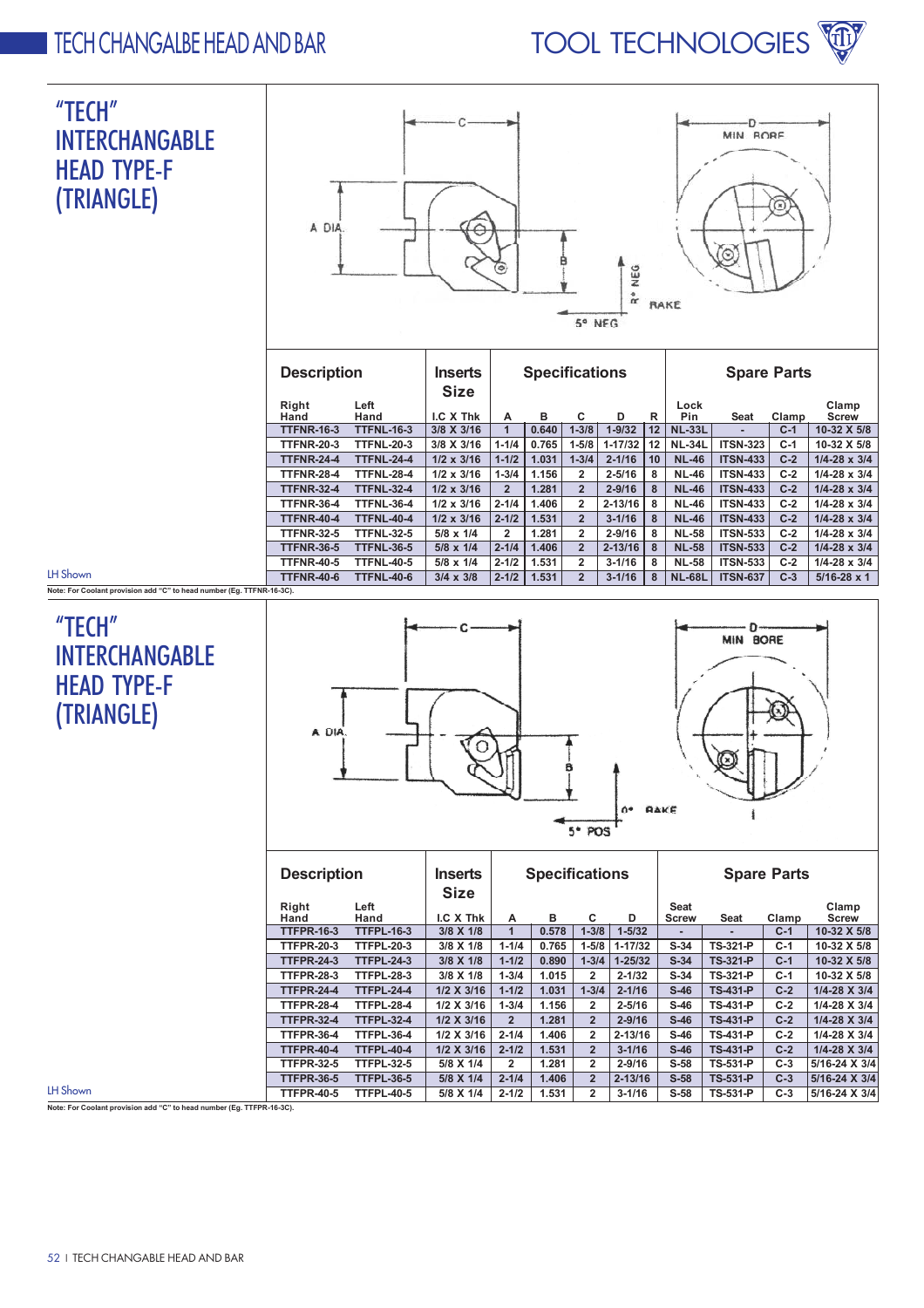## **INDER INDER TOOL TECHNOLOGIES**





|                                                                       | <b>Description</b>        |                   | <b>Inserts</b><br><b>Size</b> | <b>Specifications</b> |            |                |               | <b>Spare Parts</b>   |                      |                        |                |                             |
|-----------------------------------------------------------------------|---------------------------|-------------------|-------------------------------|-----------------------|------------|----------------|---------------|----------------------|----------------------|------------------------|----------------|-----------------------------|
|                                                                       | Right                     | Left<br>Hand      | I.C X Thk                     |                       |            | C              | D             |                      | Lock                 |                        |                | Clamp                       |
|                                                                       | Hand<br><b>TTJNR-16-3</b> | <b>TTJNL-16-3</b> |                               | A                     | в<br>0.640 | $1 - 3/8$      | $1 - 9/32$    | R<br>12 <sub>1</sub> | Pin<br><b>NL-33L</b> | Seat<br>$\overline{a}$ | Clamp<br>$C-1$ | <b>Screw</b><br>10-32 X 5/8 |
|                                                                       | <b>TTJNR-20-3</b>         | <b>TTJNL-20-3</b> | 3/8 X 3/16                    | $1 - 1/4$             | 0.765      | $1 - 5/8$      | $1 - 17/32$   | 12 I                 | $NL-34L$             | <b>ITSN-323</b>        |                |                             |
|                                                                       | <b>TTJNR-24-4</b>         | <b>TTJNL-24-4</b> |                               | $1 - 1/2$             | 1.031      | $1 - 3/4$      | $2 - 1/16$    | $ 10\rangle$         |                      |                        |                |                             |
|                                                                       | <b>TTJNR-28-4</b>         | <b>TTJNL-28-4</b> |                               | $1 - 3/4$             | 1.156      | $\overline{2}$ | $2 - 5/16$    | 8                    |                      |                        |                |                             |
|                                                                       | <b>TTJNR-32-4</b>         | <b>TTJNL-32-4</b> |                               | $\mathbf{2}$          | 1.281      | $\overline{2}$ | $2 - 9/16$    | 8                    | <b>NL-46</b>         | <b>ITSN-433</b>        |                |                             |
|                                                                       | <b>TTJNR-36-4</b>         | <b>TTJNL-36-4</b> |                               | $2 - 1/4$             | 1.406      | $\mathbf{2}$   | $2 - 13/16$ 8 |                      |                      |                        | $C-2$          | $1/4 \times 3/4$            |
|                                                                       | <b>TTJNR-40-4</b>         | <b>TTJNL-40-4</b> | $1/2 \times 3/16$             | $2 - 1/2$             | 1.531      | $\overline{2}$ | $3 - 1/16$    | 8                    |                      |                        |                |                             |
|                                                                       | <b>TTJNR-32-5</b>         | <b>TTJNL-32-5</b> |                               | 2                     | 1.281      | $\overline{2}$ | $2 - 9/16$    | 8                    |                      |                        |                |                             |
|                                                                       | <b>TTJNR-36-5</b>         | <b>TTJNL-36-5</b> |                               | $2 - 1/4$             | 1.406      | $\overline{2}$ | $2 - 13/16$ 8 |                      | <b>NL-58</b>         | <b>ITSN-533</b>        |                |                             |
|                                                                       | <b>TTJNR-40-5</b>         | <b>TTJNL-40-5</b> | $5/8 \times 1/4$              | $2 - 1/2$             | 1.531      | $\overline{2}$ | $3 - 1/16$    | 8                    |                      |                        |                |                             |
| LH Shown                                                              | <b>TTJNR-40-6</b>         | <b>TTJNL-40-6</b> | $3/4 \times 3/8$              | $2 - 1/2$             | 1.531      | $\overline{2}$ | $3 - 1/16$    | 8                    | <b>NL-68L</b>        | <b>TSN-637</b>         | $C-3$          | $5/16 - 24 \times 1$        |
| Note: For Coolant provision add "C" to head number (Eg. TTJNR-16-3C). |                           |                   |                               |                       |            |                |               |                      |                      |                        |                |                             |

## "TECH" INTERCHANGABLE HEAD TYPE-J (TRIANGLE)

LH Shown

LH Shown



| <b>Description</b> |                   | <b>Inserts</b><br><b>Size</b> |                | <b>Specifications</b> |                |             | <b>Spare Parts</b> |                 |       |               |
|--------------------|-------------------|-------------------------------|----------------|-----------------------|----------------|-------------|--------------------|-----------------|-------|---------------|
| Right              | Left              |                               |                |                       |                |             | <b>Seat</b>        |                 |       | Clamp         |
| Hand               | Hand              | I.C X Thk                     | A              | в                     | C              | D           | <b>Screw</b>       | Seat            | Clamp | <b>Screw</b>  |
| <b>TTJPR-16-3</b>  | <b>TTJPL-16-3</b> |                               | 1              | 0.578                 | $1 - 3/8$      | $1 - 5/32$  |                    |                 |       |               |
| <b>TTJPR-20-3</b>  | <b>TTJPL-20-3</b> |                               | $1 - 1/4$      | 0.765                 | $1 - 5/8$      | $1 - 17/32$ |                    |                 |       |               |
| <b>TTJPR-24-3</b>  | <b>TTJPL-24-3</b> | 3/8 X 1/8                     | $1 - 1/2$      | 0.890                 | $1 - 3/4$      | $1 - 25/32$ | $S-34$             | <b>TS-321-P</b> | $C-1$ | 10-32 X 5/8   |
| <b>TTJPR-28-3</b>  | <b>TTJPL-28-3</b> |                               | $1 - 3/4$      | 1.015                 | $\overline{2}$ | $2 - 1/32$  |                    |                 |       |               |
| <b>TTJPR-24-4</b>  | <b>TTJPL-24-4</b> |                               | $1 - 1/2$      | 1.031                 | $1 - 3/4$      | $2 - 1/16$  |                    |                 |       |               |
| <b>TTJPR-28-4</b>  | <b>TTJPL-28-4</b> |                               | $1 - 3/4$      | 1.156                 | $\overline{2}$ | $2 - 5/16$  |                    |                 |       |               |
| <b>TTJPR-32-4</b>  | <b>TTJPL-32-4</b> | $1/2$ X $3/16$                | $\overline{2}$ | 1.281                 | $\overline{2}$ | $2 - 9/16$  | $S-46$             | <b>TS-431-P</b> | $C-2$ | 1/4-28 X 3/4  |
| <b>TTJPR-36-4</b>  | <b>TTJPL-36-4</b> |                               | $2 - 1/4$      | 1.406                 | $\overline{2}$ | $2 - 13/16$ |                    |                 |       |               |
| <b>TTJPR-40-4</b>  | <b>TTJPL-40-4</b> |                               | $2 - 1/2$      | 1.531                 | $\overline{2}$ | $3 - 1/16$  |                    |                 |       |               |
| <b>TTJPR-32-5</b>  | <b>TTJPL-32-5</b> |                               | 2              | 1.281                 | $\overline{2}$ | $2 - 9/16$  |                    |                 |       |               |
| <b>TTJPR-36-5</b>  | <b>TTJPL-36-5</b> | 5/8 X 1/4                     | $2 - 1/4$      | 1.406                 | $\overline{2}$ | $2 - 13/16$ | $S-58$             | <b>TS-531-P</b> | $C-3$ | 5/16-24 X 3/4 |
| <b>TTJPR-40-5</b>  | <b>TTJPL-40-5</b> |                               | $2 - 1/2$      | 1.531                 | $\mathbf{2}$   | $3 - 1/16$  |                    |                 |       |               |

Note: For Coolant provision add "C" to head number (Eg. TTJPR-16-3C).

#### "TECH" INTERCHANGABLE HEAD TYPE-J (55 DEGREE DIAMOND)



|          |                   | <b>Description</b><br><b>Inserts</b><br><b>Size</b> |                    |                | <b>Specifications</b> |              |              | <b>Spare Parts</b> |                        |       |                       |
|----------|-------------------|-----------------------------------------------------|--------------------|----------------|-----------------------|--------------|--------------|--------------------|------------------------|-------|-----------------------|
|          | Right<br>Hand     | Left<br>Hand                                        | I.C X Thk          | А              | в                     | С            | D            | Lock<br>Pin        | Seat                   | Clamp | Clamp<br><b>Screw</b> |
|          | <b>TDJNR-20-4</b> | <b>TDJNL-20-4</b>                                   |                    | $1 - 1/4$      | 1.000                 | $1 - 5/8$    | $\mathbf{2}$ |                    |                        | $C-1$ | 10-32 X 5/8           |
|          | <b>TDJNR-24-4</b> | <b>TDJNL-24-4</b>                                   | $1/2$ X 3/16       | $1 - 1/2$      | 1.125                 | $1 - 3/4$    | $2 - 1/4$    | <b>NL-46</b>       | <b>DSN-433</b>         |       |                       |
|          | <b>TDJNR-28-4</b> | <b>TDJNL-28-4</b>                                   |                    | $1 - 3/4$      | 1.250                 | $\mathbf{2}$ | $2 - 1/2$    |                    |                        |       |                       |
|          | <b>TDJNR-28-5</b> | <b>TDJNL-28-5</b>                                   |                    | $1 - 3/4$      | 1.375                 | 2            | $2 - 3/4$    |                    |                        | $C-2$ | 1/4-28 X 3/4          |
|          | <b>TDJNR-32-5</b> | <b>TDJNL-32-5</b>                                   | $0.625 \times 1/4$ | $\overline{2}$ | 1.500                 |              |              |                    | <b>NL-58 DSN-533-S</b> |       |                       |
|          | <b>TDJNR-36-5</b> | <b>TDJNL-36-5</b>                                   |                    | $2 - 1/4$      | 1.625                 | 2            | $3 - 1/4$    |                    |                        |       |                       |
| LH Shown | <b>TDJNR-40-5</b> | <b>TDJNL-40-5</b>                                   |                    | $2 - 1/2$      | 1.750                 | $\mathbf{2}$ | $3 - 1/2$    |                    |                        |       |                       |

Note: For Coolant provision add "C" to head number (Eg. TDJNR-20-4C).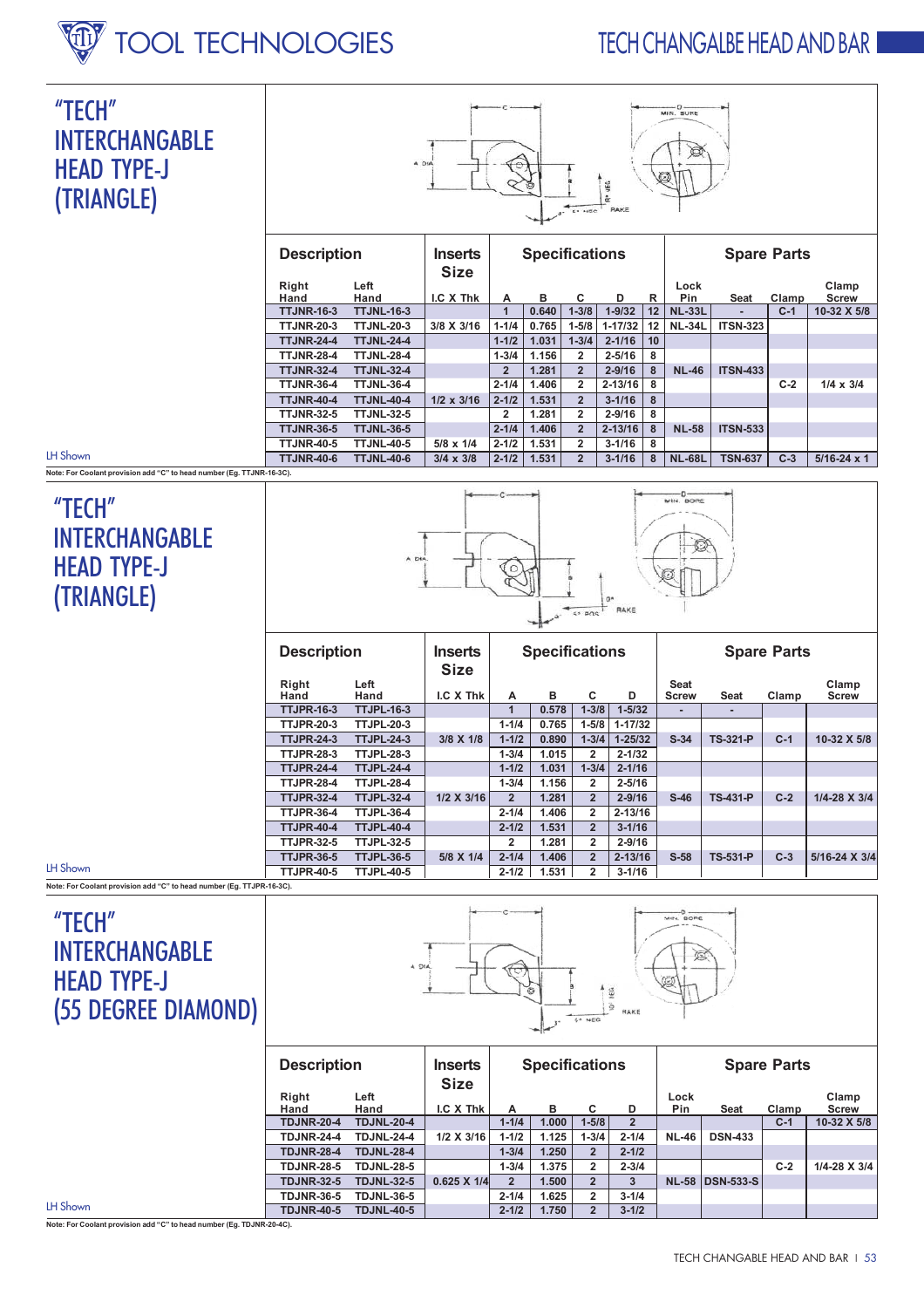## TECH CHANGALBE HEAD AND BAR TOOL TECHNOLOGIES

#### "TECH" INTERCHANGABLE HEAD TYPE-J (35 DEGREE DIAMOND)



| <b>Description</b> |                   | <b>Inserts</b><br><b>Size</b> |                | <b>Specifications</b> |                |           |                |                 | <b>Spare Parts</b> |                       |
|--------------------|-------------------|-------------------------------|----------------|-----------------------|----------------|-----------|----------------|-----------------|--------------------|-----------------------|
| Right<br>Hand      | Left<br>Hand      | $LC$ X Thk                    | A              | в                     | C              | D         | Lock<br>Pin    | Seat            | Clamp              | Clamp<br><b>Screw</b> |
| <b>TVJNR-20-3</b>  | <b>TVJNL-20-3</b> | $3/8$ X $3/16$                | $1 - 1/4$      | 1.125                 | $1 - 5/8$      | $2 - 1/4$ | <b>NL-34LI</b> | <b>IVSN-324</b> | $C-1$              | 10-32 X 5/8           |
| <b>TVJNR-24-3</b>  | <b>TVJNL-24-3</b> | 3/8 X 3/16                    | $1 - 1/2$      | 1.250                 | $1 - 3/4$      | $2 - 1/2$ | <b>NL-34L</b>  | <b>IVSN-324</b> | $C-2$              | 1/4-28 X 3/4          |
| <b>TVJNR-28-4</b>  | <b>TVJNL-28-4</b> | $1/2 \times 3/16$             | $1 - 3/4$      | 1.500                 | $\mathbf{2}$   | 3         | <b>NL-46</b>   | <b>IVSN-433</b> | $C-2$              | $1/4 - 28 \times 3/4$ |
| <b>TVJNR-32-4</b>  | <b>TVJNL-32-4</b> | $1/2$ X 3/16                  | $\overline{2}$ | .625                  | 2              | $3 - 1/4$ | <b>NL-46</b>   | <b>IVSN-433</b> | $C-2$              | 1/4-28 X 3/4          |
| <b>TVJNR-36-4</b>  | <b>TVJNL-36-4</b> | $1/2$ X 3/16                  | $2 - 1/4$      | 1.750                 | $\overline{2}$ | $3 - 1/2$ | <b>NL-46</b>   | <b>IVSN-433</b> | $C-2$              | 1/4-28 X 3/4          |
| <b>TVJNR-40-4</b>  | <b>TVJNL-40-4</b> | 1/2 X 3/16                    | $2 - 1/2$      | 1.875                 | $\overline{2}$ | $3 - 3/4$ | <b>NL-46</b>   | <b>IVSN-433</b> | $C-2$              | $1/4 - 28 \times 3/4$ |
|                    |                   |                               |                |                       |                |           |                |                 |                    |                       |

Note: For Coolant provision add "C" to head number (Eg. TVJNR-20-3C).

## "TECH" INTERCHANGABLE HEAD TYPE-K (SQUARE)

LH Shown

LH Shown

LH Shown



| <b>Description</b> |                   | <b>Inserts</b><br><b>Size</b> |                | <b>Specifications</b> |                |             |    |               | <b>Spare Parts</b> |       |                       |
|--------------------|-------------------|-------------------------------|----------------|-----------------------|----------------|-------------|----|---------------|--------------------|-------|-----------------------|
| Right              | Left              |                               |                |                       |                |             |    | Lock          |                    |       | Clamp                 |
| Hand               | Hand              | I.C X Thk                     | A              | в                     | С              | D           | R  | Pin           | Seat               | Clamp | <b>Screw</b>          |
| <b>TSKNR-20-4</b>  | <b>TSKNL-20-4</b> | $1/2$ X $3/16$                | $1 - 1/4$      | 0.765                 | $1 - 5/8$      | $1 - 17/32$ | 12 | <b>NL-46</b>  | <b>ISSN-433</b>    | $C-1$ | 10-32 X 5/8           |
| <b>TSKNR-24-4</b>  | <b>TSKNL-24-4</b> | $1/2 \times 3/16$             | $1 - 1/2$      | 0.890                 | $1 - 3/4$      | $1 - 25/32$ | 12 | <b>NL-46</b>  | <b>ISSN-433</b>    | $C-2$ | $1/4 - 28 \times 3/4$ |
| <b>TSKNR-28-4</b>  | <b>TSKNL-28-4</b> | $1/2 \times 3/16$             | $1 - 3/4$      | 1.015                 | $\overline{2}$ | $2 - 1/32$  | 12 | <b>NL-46</b>  | <b>ISSN-433</b>    | $C-2$ | $1/4 - 28 \times 3/4$ |
| <b>TSKNR-32-5</b>  | <b>TSKNL-32-5</b> | $5/8 \times 1/4$              | $\overline{2}$ | 1.281                 | 2              | $2 - 9/16$  | 12 | <b>NL-58</b>  | <b>SSN-533</b>     | $C-2$ | $1/4 - 28 \times 3/4$ |
| <b>TSKNR-36-5</b>  | <b>TSKNL-36-5</b> | $5/8 \times 1/4$              | $2 - 1/4$      | 1.406                 | $\overline{2}$ | $2 - 13/16$ | 10 | <b>NL-58</b>  | <b>SSN-533</b>     | $C-2$ | $1/4 - 28 \times 3/4$ |
| <b>TSKNR-40-5</b>  | <b>TSKNL-40-5</b> | $5/8 \times 1/4$              | $2 - 1/2$      | 1.531                 | $\mathbf{2}$   | $3 - 1/16$  | 10 | <b>NL-58</b>  | <b>SSN-533</b>     | $C-2$ | $1/4 - 28 \times 3/4$ |
| <b>TSKNR-40-6</b>  | <b>TSKNL-40-6</b> | $3/4 \times 1/4$              | $2 - 1/2$      | 1.531                 | $\overline{2}$ | $3 - 1/16$  | 10 | <b>NL-68</b>  | <b>ISSN-634</b>    | $C-2$ | $1/4 - 28 \times 3/4$ |
| <b>TSKNR-40-8</b>  | <b>TSKNL-40-8</b> | 1 X 3/8                       | $2 - 1/2$      | 1.656                 | $2 - 1/4$      | $3 - 5/16$  | 10 | <b>NL-810</b> | <b>SSN-844</b>     | $C-3$ | $5/16 - 24 \times 1$  |

Note: For Coolant provision add "C" to head number (Eg. TSKNR-20-4C).

## "TECH" INTERCHANGABLE HEAD TYPE-K (SQUARE)



| <b>Description</b> |                   | <b>Inserts</b><br><b>Size</b> | <b>Specifications</b> |       |                |             |                          |                 | <b>Spare Parts</b> |                        |
|--------------------|-------------------|-------------------------------|-----------------------|-------|----------------|-------------|--------------------------|-----------------|--------------------|------------------------|
| Right              | Left              |                               |                       |       |                |             | <b>Seat</b>              |                 |                    | Clamp                  |
| Hand               | Hand              | I.C X Thk                     | A                     | в     | c              | D           | <b>Screw</b>             | Seat            | Clamp              | <b>Screw</b>           |
| <b>TSKPR-16-4</b>  | <b>TSKPL-16-4</b> | $1/2$ X $1/8$                 | 1                     | 0.578 | $1 - 3/8$      | $1 - 5/32$  |                          |                 | $C-1$              | 10-32 X 5/8            |
| <b>TSKPR-20-4</b>  | <b>TSKPL-20-4</b> | $1/2$ X $1/8$                 | $1 - 1/4$             | 0.765 | $1 - 5/8$      | $1 - 17/32$ | $\,$                     |                 | $C-1$              | 10-32 X 5/8            |
| <b>TSKPR-24-4</b>  | <b>TSKPL-24-4</b> | $1/2$ X $1/8$                 | $1 - 1/2$             | 0.890 | $1 - 3/4$      | $1 - 25/32$ | $\overline{\phantom{a}}$ |                 | $C-2$              | $1/4 - 28 \times 3/4$  |
| <b>TSKPR-28-4</b>  | <b>TSKPL-28-4</b> | $1/2$ X $1/8$                 | $1 - 3/4$             | 1.015 | $\overline{2}$ | $2 - 1/32$  | $\,$                     | ۰               | $C-2$              | $1/4 - 28 \times 3/4$  |
| <b>TSKPR-24-6</b>  | <b>TSKPL-24-6</b> | $3/4$ X $3/16$                | $1 - 1/2$             | 1.031 | $1 - 3/4$      | $2 - 1/16$  | $S-68$                   | <b>SS-631-P</b> | $C-3$              | $5/16 - 24 \times 3/4$ |
| <b>TSKPR-28-6</b>  | <b>TSKPL-28-6</b> | 3/4 X 3/16                    | $1 - 3/4$             | 1.156 | $\overline{2}$ | $2 - 5/16$  | $S-68$                   | SS-631-P        | $C-3$              | $5/16 - 24 \times 3/4$ |
| <b>TSKPR-32-6</b>  | <b>TSKPL-32-6</b> | 3/4 X 3/16                    | $\overline{2}$        | 1.281 | $\overline{2}$ | $2 - 9/16$  | $S-68$                   | SS-631-P        | $C-3$              | $5/16 - 24 \times 3/4$ |
| <b>TSKPR-36-6</b>  | <b>TSKPL-36-6</b> | 3/4 X 3/16                    | $2 - 1/4$             | 1.406 | $\overline{2}$ | $2 - 13/16$ | $S-68$                   | SS-631-P        | $C-3$              | $5/16 - 24 \times 3/4$ |
| <b>TSKPR-40-6</b>  | <b>TSKPL-40-6</b> | 3/4 X 3/16                    | $2 - 1/2$             | 1.531 | $\overline{2}$ | $2 - 1/16$  | $S-68$                   | SS-631-P        | $C-3$              | $5/16 - 24 \times 3/4$ |

Note: For Coolant provision add "C" to head number (Eg. TSKPR-16-4C).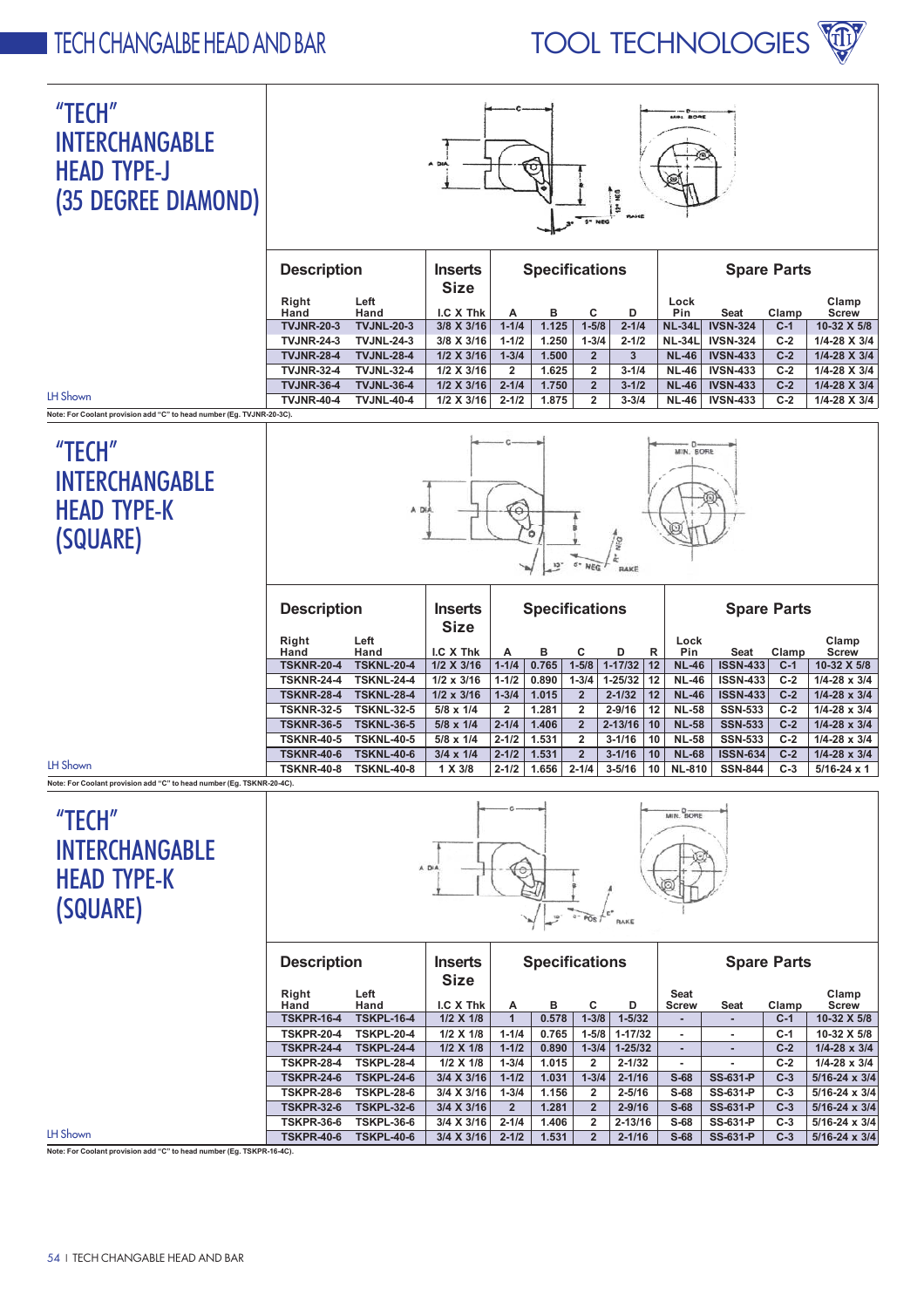# TOOL TECHNOLOGIES

## **TFCH CHANGAIRE HEAD AND BAR**